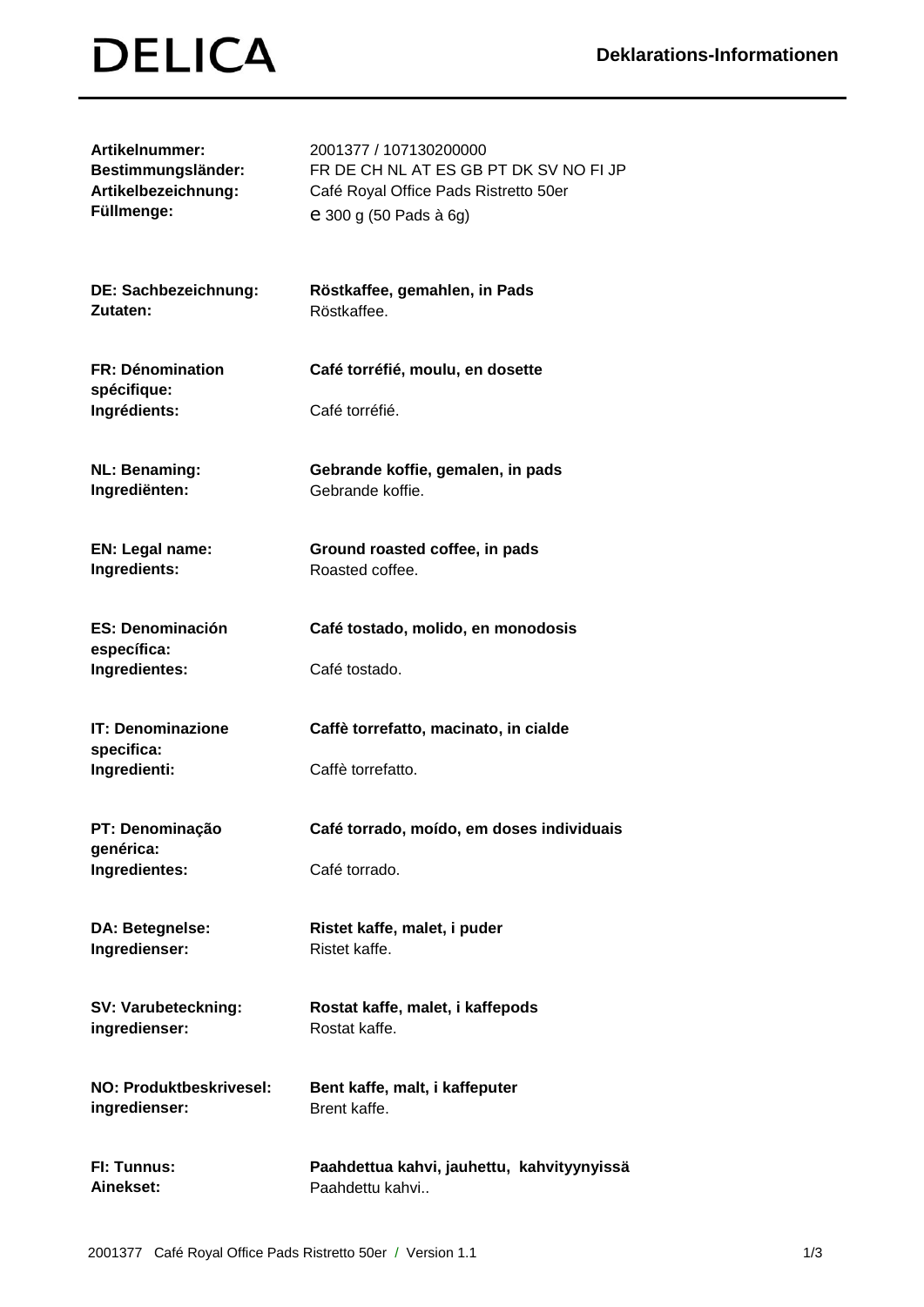## **DELICA**

| Labeling:            | <b>UTZ Certified</b><br><b>UTZ Certified</b><br><b>UTZ Certified</b><br><b>UTZ Certified</b><br><b>UTZ Certified</b><br><b>UTZ Certified</b><br><b>UTZ Certified</b><br><b>UTZ Certified</b><br><b>UTZ Certified</b><br><b>UTZ Certified</b><br><b>UTZ Certified</b>                                                                                                                                                                                                                                                                                                                                              |
|----------------------|-------------------------------------------------------------------------------------------------------------------------------------------------------------------------------------------------------------------------------------------------------------------------------------------------------------------------------------------------------------------------------------------------------------------------------------------------------------------------------------------------------------------------------------------------------------------------------------------------------------------|
| Marketingauslobung:  | DE: Stärkegrad 9/10<br>FR: Intensité 9/10<br>NL: Intensiteit 9/10<br>EN: Intensity 9/10<br>ES: Intensidad 9/10<br>IT: Intensità 9/10<br>PT: Intensidade 910<br>DA: Styrke 9/10<br>SV: Intensitet 9/10<br>NO: Tykkelsesgrad 9/10<br>FI: Vahvuusaste 9/10                                                                                                                                                                                                                                                                                                                                                           |
| Haltbarkeitshinweis: | DE: Vor Wärme schützen.<br>FR: Préserver de la chaleur.<br>NL: Beschermen tegen warmte.<br>EN: Protect from heat.<br>ES: Proteger del calor.<br>IT: Conservare al riparo dal calore.<br>PT: Proteger do calor.<br>DA: Beskyttes mod varme.<br>SV: Skyddas mot värme.<br>NO: Ma° beskyttes mot varme.<br>FI: Suojaa lämmöltä.                                                                                                                                                                                                                                                                                      |
| Herstellungsland:    | DE: Hergestellt in der Schweiz für Delica AG.<br>100 % Arabica.<br>FR: Elaboré en Suisse pour Delica AG.<br>100 % Arabica.<br>NL: Geproduceerd in Zwitserland voor Delica AG.<br>100 % Arabica.<br>EN: Made in Switzerland for Delica AG.<br>100 % Arabica.<br>ES: Fabricado en Suiza para Delica.<br>100 % Arábica.<br>IT: Prodotto in Svizzera per Delica AG.<br>100 % Arabica.<br>PT: Fabricado na Suíça para Delica AG.<br>100 % Arábica.<br>DA: Fremstillet i Schweiz for Delica AG.<br>100 % Arabica.<br>SV: Tillverkad i Schweiz för Delica AG.<br>100 % Arabica.<br>NO: Produsert i Sveits for Delica AG. |